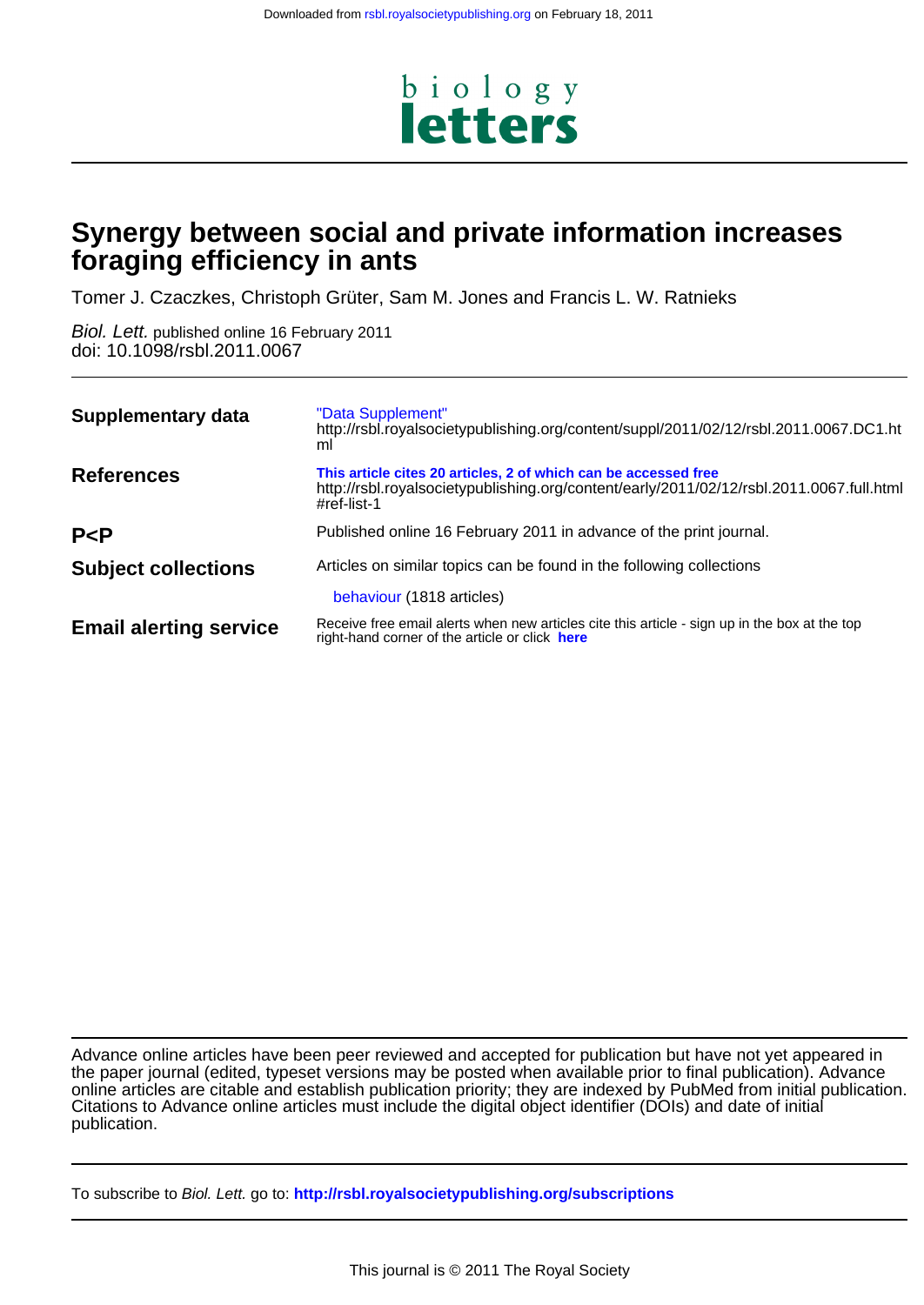

Biol. Lett. doi:10.1098/rsbl.2011.0067 Published online

# Synergy between social and private information increases foraging efficiency in ants

## Tomer J. Czaczkes\*, Christoph Grüter, Sam M. Jones and Francis L. W. Ratnieks

Laboratory of Apiculture and Social Insects, School of Life Sciences, University of Sussex, Falmer BN19QG, UK \*Author for correspondence ([tomer.czaczkes@gmail.com](mailto:tomer.czaczkes@gmail.com)).

Insect societies integrate many information sources to organize collective activities such as foraging. Many ants use trail pheromones to guide foragers to food sources, but foragers can also use memories to find familiar locations of stable food sources. Route memories are often more accurate than trail pheromones in guiding ants, and are often followed in preference to trail pheromones when the two conflict. Why then does the system expend effort in producing and acquiring seemingly redundant and lowquality information, such as trail pheromones, when route memory is available? Here we show that, in the ant Lasius niger, trail pheromones and route memory act synergistically during foraging; increasing walking speed and straightness by 25 and 30 per cent, respectively, and maintaining trail pheromone deposition, but only when used together. Our results demonstrate a previously undescribed major role of trail pheromones: to complement memory by allowing higher confidence in route memory. This highlights the importance of multiple interacting information sources in the efficient running of complex adaptive systems.

Keywords: synergy; trail pheromone; route memory; multiple information sources

#### 1. INTRODUCTION

The integration of multiple information sources is necessary for the functioning of adaptive biological systems at cell, organ, organism and society levels  $[1-4]$  $[1-4]$  $[1-4]$  $[1-4]$ and also in technological systems [\[5\]](#page-3-0). The successful coordination of the many individuals in a colony of social insects typically involves the gathering and transfer of information from several sources [\[6](#page-3-0)–[8\]](#page-3-0). Workers may gain information either by interacting with their environment (private information) or by interacting with their nest-mates (social information) [\[9,10\]](#page-3-0).

During foraging, workers commonly transfer information in order to enhance the ability of the colony to forage efficiently in a constantly changing environment. Honeybees, for example, use the waggle dance to inform nest-mates about the location of food patches in the environment [[11](#page-3-0)], whereas many ants

Electronic supplementary material is available at [http:](http://dx.doi.org/10.1098/rsbl.2011.0067)//[dx.doi.org](http://dx.doi.org/10.1098/rsbl.2011.0067)/ 10.1098/[rsbl.2011.0067](http://dx.doi.org/10.1098/rsbl.2011.0067) or via [http:](http://rsbl.royalsocietypublishing.org)//[rsbl.royalsocietypublishing.org](http://rsbl.royalsocietypublishing.org).

use trail pheromones. Pheromone trails, however, do not provide perfect information and naive foragers frequently make mistakes when using trail pheromones at trail bifurcations  $[12–15]$  $[12–15]$  $[12–15]$  $[12–15]$ . Grüter *et al.*  $[12]$  $[12]$  found that in Lasius niger, only 70 per cent of foragers chose a trail with high levels of trail pheromone at a bifurcation. Route memories, on the other hand, may be acquired rapidly, leading to 95 per cent correct choices by L. niger workers at a bifurcation after only three previous visits to a food source on one branch [[12\]](#page-3-0). In situations where these information types conflict, many species follow route memories in preference to trail pheromones [\[12,13,16](#page-3-0)–[18\]](#page-4-0), as do honeybees when social and private information conflicts [[19\]](#page-4-0). Aphid-tending ants may return to stable food sources for days, weeks or months [[16,](#page-3-0)[20,21\]](#page-4-0). Why then do ants continue laying pheromones on a trail past the initial recruitment phase when they have more reliable route memories? One possibility is that pheromones are only used by naive ants. However, this does not explain why pheromone deposition continues past the initial recruitment. Could pheromones interact with route memory to play a yet unknown function for the vast majority of foragers that are travelling along familiar routes? We propose an alternative hypothesis that trail pheromones may complement route memory. Foraging ants may be using the trail pheromone as a reassurance marker, like a white line on a road, allowing ants to reduce the speed/accuracy trade-off by reducing the foragers' need to spend time checking their location or avoiding straying from trails. Foraging efficiency could thus be increased on familiar trails. We therefore tested whether the presence of trail pheromone causes an increase in walking speed and path straightness, and a decrease in the rate of U-turning in both experienced and naive ants.

#### 2. MATERIAL AND METHODS

We videoed foragers of the common garden ant L, niger which had or had not visited the food source before, walking over a straight walkway divided into three sections. The middle section was unmarked by trail pheromone and home-range markings (markings deposited passively by walking ants that may inform them of the local frequency of nest-mates or other ants), while the nest side and feeder end sections were marked either with trail pheromone and home-range markings or just home-range markings ([figure 1\)](#page-2-0). Walking speed, sinuosity, U-turn rates and trail pheromone deposition rates were determined from the video. Details of the experimental procedure are provided as electronic supplementary material, S2.

## 3. RESULTS

We found that experienced ants walked 30 per cent faster and 30 per cent straighter on walkways marked by trail pheromone versus unmarked walkways, 20 per cent faster and 37 per cent straighter than naive ants walking on pheromone-marked walkways, and 29 per cent faster and 24 per cent straighter than naive ants walking on unmarked walkways [generalized linear mixed model (GLMM), speed; all comparison  $t > 4$ ,  $p < 0.001$ , sinuosity; all comparisons  $t > 2.88$ ,  $p < 0.003$ ] (electronic supplementary material, table S1 and figure  $2b,c$ ). This shows that there is a synergistic interaction between the two sources of information, as no increase in walking speed or straightness occurred when only one of the information sources was present. Ants with route memory that step off a pheromone-marked path also reduce their trail

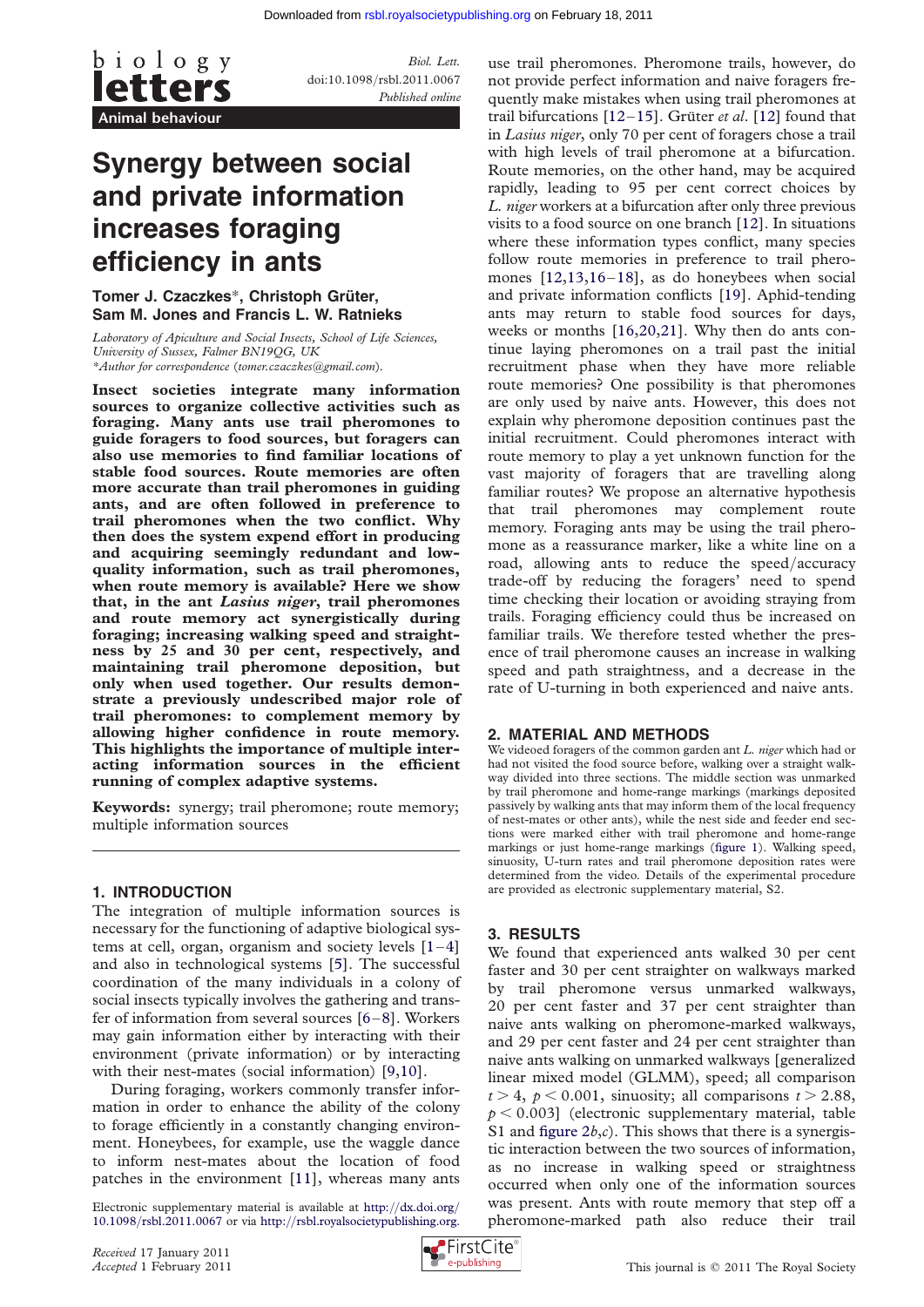<span id="page-2-0"></span>



Figure 1. Apparatus used to create a walkway marked by trail pheromone. An ant colony is split into two equal fragments. The donor fragment is allowed access to a 21 cm long walkway covered in printer paper with a 1 M sucrose feeder at one end. The middle 7 cm section has an additional paper overlay. Once either 1 or 20 ants had deposited pheromone at least once on the middle section, the 7 cm overlay is discarded and the 21 cm walkway cleared of ants. This was then used to replace the walkway in the test fragment colony. Simultaneously, the test ants are also visiting a sucrose feeder at the end of a 21 cm walkway. Ants are marked individually at the feeder and allowed to make one or three return visits. The trail pheromonemarked walkway from the donor colony is then used to replace the original walkway. A fresh 7 cm paper overlay is placed over the middle section to mask any possible marks, and discarded and replaced every time an ant walks over it. On the right are two representative paths of an experienced ant returning to the feeder. The blue path (left) is of an ant with one previous visit to the feeder. The red path (right) is an ant with three previous visits to the feeder. Both paths are outbound walks on a heavily pheromone-marked walkway.

pheromone deposition rate significantly, by 59 per cent (electronic supplementary material, table S1 and figure  $2a$ ). This explains why previous authors [[22](#page-4-0)] reported no effect of trail pheromone on path sinuosity and speed in *L. niger*: only in combination with route memory do these effects occur. Stepping off a path marked with trail pheromones causes an increase in U-turning rates regardless of the presence of route memory (GLMM,  $Z > 2.78$ ,  $p < 0.01$ , electronic supplementary material, table S1).

The strength of the trail pheromone (one ant passage or 20 ant passages, see the electronic supplementary material, S2) had no effect on trail pheromone deposition rates (GLMM,  $t = 0.035$ ,  $p > 0.5$ ), U-turning rates (GLMM,  $t = 1.24$ ,  $p > 0.5$ ), walking speed (GLMM,  $t = 1.39$ ,  $p > 0.05$ ) or path sinuosity (GLMM,  $t = 0.101$ ,  $p > 0.5$ ). This suggests that the presence of trail pheromone releases an all-or-nothing effect in foraging ants and agrees with previous research on L. niger in which more heavily marked trails did not lead to greater accuracy in trail choice at a T-junction [[12\]](#page-3-0).

Experience level, home-range markings, and direction of travel also affected ant behaviour—see the electronic supplementary material, S1 and table S1 for details.

#### 4. DISCUSSION

The presence of trail pheromones seems to 'reassure' experienced foragers that they have not strayed from the trail. This allows a reduced investment in error checking, leading to increased speed until a lack of trail pheromone indicates that they have strayed. In real terms, ants can walk faster and straighter, relying on the lack of pheromones to inform them that they have strayed from the trail. The trade-off between speed and accuracy is a common problem for many animals [[23](#page-4-0)]. Here, with the presence of trail pheromone information reassuring the foragers, the need to make this trade-off can be lessened by allowing ants to increase foraging speed without sacrificing accuracy. The reduction in pheromone deposition shown by experienced foragers when they step off a marked path will also have the effect of maintaining path integrity, avoiding erroneous informational cascades [[24](#page-4-0)] by ensuring that ants which do make an error will not compound this error by marking false paths with trail pheromone. But why require a route memory for the cessation of pheromone deposition when suddenly leaving a pheromone-marked path? We suggest that this cessation does not occur on the first return trip from the feeder so as to allow the formation of new continuous trails by ants on their first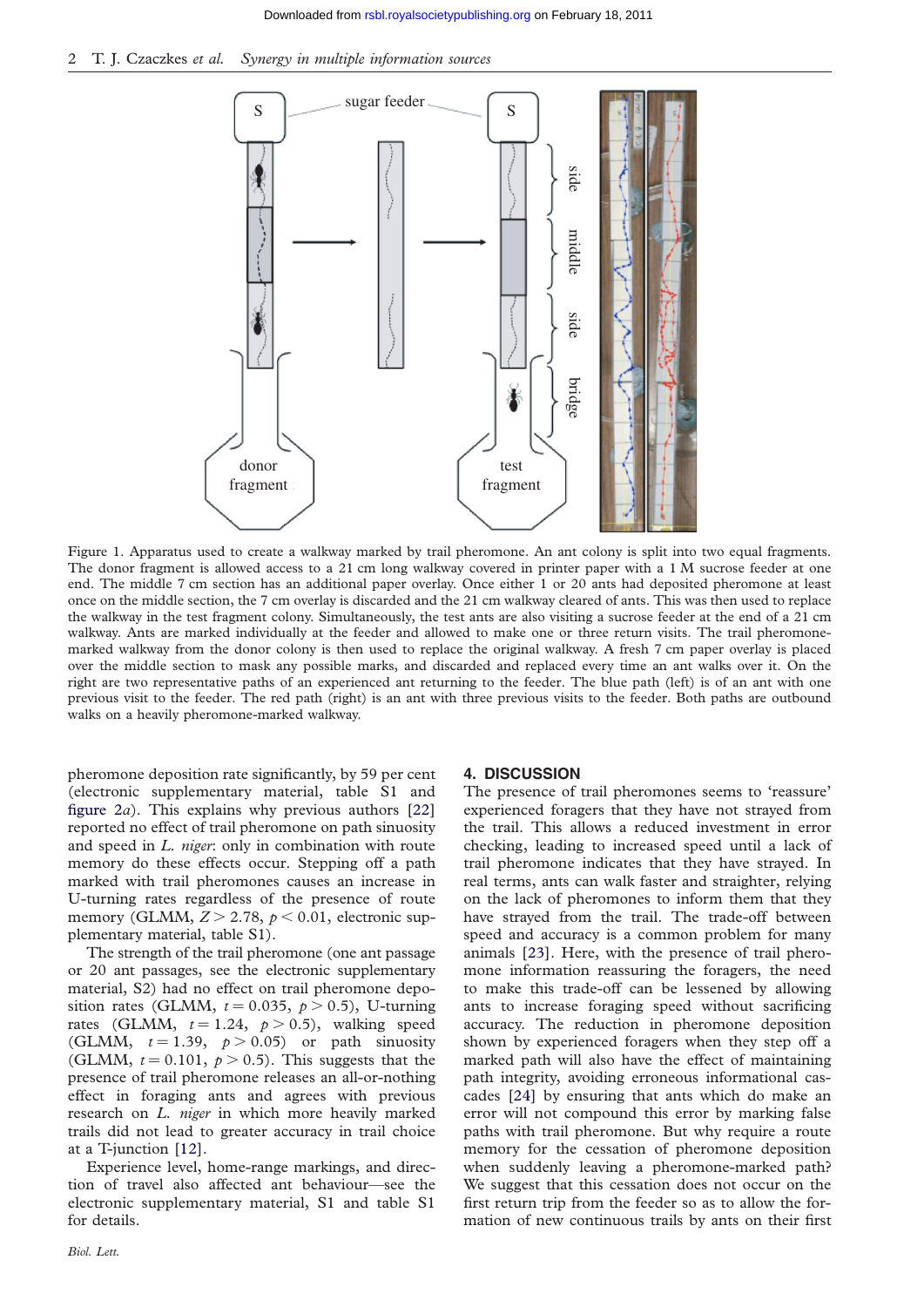<span id="page-3-0"></span>

Figure 2. Comparing behaviours on middle and side trail sections. Side trail sections always have home-range markings plus trail pheromones where indicated. Middle sections are always unmarked. (a) Pheromone laying reduced when experienced ants step off a pheromone-marked section.  $(b,c)$  Walking speed increased and sinuosity decreased when experienced ants walk on substrate marked with pheromone. M, route memory; P, side sections marked with trail pheromone. Annotations refer to significance level (GLMM, \*\*\* $p < 0.001$ , \*\* $p < 0.01$ , \* $p \le 0.05$ , n.s. =  $p >$ 0.05). Thick connecting lines present statistical comparisons. Whiskers on bars represent 2 s.d.

return journey while maintaining trail cohesiveness of established trails.

It is often assumed that social insect foragers have to decide between social information and memory [7,10]. Our results show that the combination of these seemingly mutually exclusive information sources leads to the emergence of adaptive properties in the colony's

foraging system and leads to further questions concerning interactions between information sources in insect societies and other complex adaptive systems.

We thank Thomas Collett for comments on a previous version of this manuscript. T.C. was supported by a PhD studentship from BBSRC. G.C. was funded by a postdoctoral fellowship from the Swiss National Science Foundation (SNSF grant no: PA00P3\_129134). S.J. was funded by a Sussex University GTP studentship.

- 1 Bro-Jørgensen, J. 2010 Dynamics of multiple signalling systems: animal communication in a world in flux. Trends Ecol. Evol. 25, 292–300. [\(doi:10.1016](http://dx.doi.org/10.1016/j.tree.2009.11.003)/j.tree. [2009.11.003](http://dx.doi.org/10.1016/j.tree.2009.11.003))
- 2 King, C. 2009 New insights into the differentiation and function of T follicular helper cells. Nat. Rev. Immunol. 9, 757–766. ([doi:10.1038](http://dx.doi.org/10.1038/nri2644)/nri2644)
- 3 Cahill, J. F., McNickle, G. G., Haag, J. J., Lamb, E. G., Nyanumba, S. M. & St. Clair, C. C. 2010 Plants integrate information about nutrients and neighbors. Science 328, 1657. (doi:10.1126/[science.1189736](http://dx.doi.org/10.1126/science.1189736))
- 4 Camazine, S., Deneubourg, J., Franks, N. R., Sneyd, J., Theraula, G. & Bonabeau, E. 2003 Self-organization in biological systems. Princeton, NJ: Princeton University Press.
- 5 Tanenbaum, A. S. 2003 Computer networks. Englewood Cliffs, NJ: Prentice Hall & PTR.
- 6 Robinson, E. J. H., Jackson, D. E., Holcombe, M. & Ratnieks, F. L. W. 2005 Insect communication: 'no entry' signal in ant foraging. Nature 438, 442. ([doi:10.](http://dx.doi.org/10.1038/438442a) 1038/[438442a\)](http://dx.doi.org/10.1038/438442a)
- 7 Leadbeater, E. & Chittka, L. 2007 Social learning in insects: from miniature brains to consensus building. Curr. Biol. 17, 703–713. (doi:10.1016/[j.cub.2007.06.012](http://dx.doi.org/10.1016/j.cub.2007.06.012))
- 8 Ratnieks, F. L. W. 2008 Biomimicry: further insights from ant colonies? Bio-Inspired Comput. Commun. 5151, 58–66. (doi:10.1007/[978-3-540-92191-2\\_6\)](http://dx.doi.org/10.1007/978-3-540-92191-2_6)
- 9 Dall, S. R., Giraldeau, L., Olsson, O., McNamara, J. M. & Stephens, D. W. 2005 Information and its use by animals in evolutionary ecology. Trends Ecol. Evol. 20, 187-193. (doi:10.1016/[j.tree.2005.01.010](http://dx.doi.org/10.1016/j.tree.2005.01.010))
- 10 Kendal, R. L., Coolen, I., Van Bergen, Y. & Laland, K. N. 2005 Trade-offs in the adaptive use of social and asocial learning. Adv. Stud. Behav. 35, 333–379. (doi:10.1016/[S0065-3454\(05\)35008-X\)](http://dx.doi.org/10.1016/S0065-3454(05)35008-X)
- 11 von Frisch, K. 1967 The dance language and orientation of bees. Cambridge, MA: Harvard University Press.
- 12 Grüter, C., Czaczkes, T. J. & Ratnieks, F. L. W. 2010 Decision making in ant foragers (Lasius niger) facing conflicting private and social information. Behav. Ecol. Sociobiol. 65, 141–148. (doi:10.1007/[s00265-010-1020-2](http://dx.doi.org/10.1007/s00265-010-1020-2))
- 13 Harrison, J. F., Fewell, J. H., Stiller, T. M. & Breed, M. D. 1989 Effects of experience on use of orientation cues in the giant tropical ant. Anim. Behav. 37, 869–871. (doi:10.1016/[0003-3472\(89\)90076-6](http://dx.doi.org/10.1016/0003-3472(89)90076-6))
- 14 Deneubourg, J., Pasteels, J. & Verhaeghe, J. 1983 Probabilistic behaviour in ants: a strategy of errors? J. Theor. Biol. 105, 259–271. [\(doi:10.1016](http://dx.doi.org/10.1016/S0022-5193(83)80007-1)/S0022- [5193\(83\)80007-1\)](http://dx.doi.org/10.1016/S0022-5193(83)80007-1)
- 15 Jeanson, R., Ratnieks, F. L. W. & Deneubourg, J. 2003 Pheromone trail decay rates on different substrates in the Pharaoh's ant, Monomorium pharaonis. Physiol. Entomol. 28, 192–198. (doi:10.1046/[j.1365-3032.2003.00332.x\)](http://dx.doi.org/10.1046/j.1365-3032.2003.00332.x)
- 16 Rosengren, R. & Fortelius, W. 1986 Ortstreue in foraging ants of the *Formica rufa* group: hierarchy of orienting cues and long-term memory. Insect Soc. 33, 306–337. ([doi:10.](http://dx.doi.org/10.1007/BF02224248) 1007/[BF02224248](http://dx.doi.org/10.1007/BF02224248))
- 17 Avebury 1906 Ants, bees and wasps, vol. Xl. The International Scientific Series. London, UK: Kegan Paul.